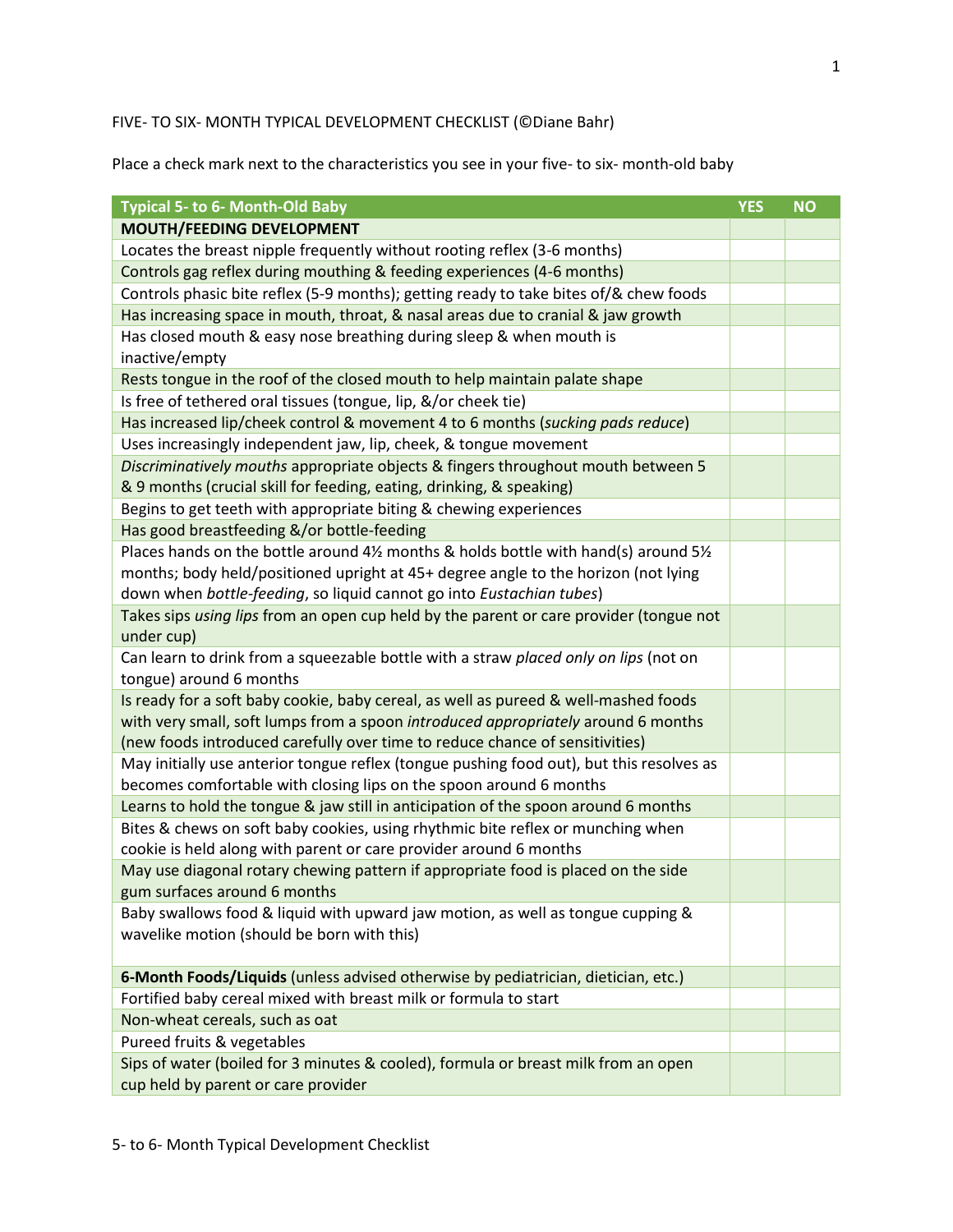| Soft baby cookie held by parent/care provider & baby (e.g., non-wheat arrowroot or                                                                     |  |
|--------------------------------------------------------------------------------------------------------------------------------------------------------|--|
| rice)                                                                                                                                                  |  |
| Breast milk or formula from the breast or bottle, allowing baby to self-limit                                                                          |  |
| <b>BODY DEVELOPMENT</b> (Typical 5- to 6- Month-Old)                                                                                                   |  |
| When Lying on Each Side (Typical 5-Month Old)                                                                                                          |  |
| Lengthens body on weight-bearing side & has side-bending on unweighted side                                                                            |  |
| Has independent arm & leg movements & side of head on floor/surface                                                                                    |  |
| Develops increasing trunk/core, spine, & shoulder stability, as well as hip/pelvis, & leg<br>movement                                                  |  |
| Can bring hands together, hands to knees & feet, as well as reach toward & interact<br>with a toy                                                      |  |
| When on Each Side (Typical 6-Month-Old)                                                                                                                |  |
| Lengthens weight-bearing side & flexes/bends unweighted side of body, so                                                                               |  |
| unweighted arm can grasp objects                                                                                                                       |  |
| Has increasing control of head, neck, trunk/core, pelvis/hips, arms, & legs                                                                            |  |
| Can roll from each side to stomach                                                                                                                     |  |
| When on the Stomach (Typical 5-Month Old)                                                                                                              |  |
| Is very active, may make swimming movements when body is stretching, & can roll<br>from stomach to back                                                |  |
| Pushes body upward with arms extended & open hands, moves legs independently, &<br>has front-back, side-side, & rotary movement increasing in the hips |  |
| Reaches forward with one arm to grasp/corral toys while shifting & supporting weight                                                                   |  |
| on opposite side of body                                                                                                                               |  |
| Plays with toys using both hands                                                                                                                       |  |
| Moves head up-down, side-side, & left-right with increasing shoulder/arm support &<br>just enough for the activity                                     |  |
| Shows visual interest & visually follows objects/people (increasing eye-hand<br>coordination)                                                          |  |
| When on the Stomach (Typical 6-Month-Old)                                                                                                              |  |
| Has fully developed head control (head moves in variety of directions independent of<br>shoulders & trunk/core                                         |  |
| Pushes body increasingly upward on arms bearing weight on heels of hands                                                                               |  |
| (increasing spine/hip lengthening, with abdominal muscles providing pelvic/hip<br>support in the front of the body)                                    |  |
| Alternates between extended pivot body position & arm weight-bearing (increasing                                                                       |  |
| shoulder, arm, & hand control)                                                                                                                         |  |
| Pushes up with arms, & sometimes moves body backward                                                                                                   |  |
| Develops symmetrical tonic neck reflex between 6 & 9 months (likely readiness for<br>creeping/crawling with vision use)                                |  |
| Can reach for a toy, grasp it with increasing finger control, & bring toy to the mouth                                                                 |  |
| Lengthens weight-bearing side of body, flexes/bends unweighted side, shifts weight in                                                                  |  |
| lower trunk/core & pelvis/hips to move legs (including knees) in an independent &                                                                      |  |
| coordinated manner (uses diagonal muscles in body - precursor to creeping/crawling)                                                                    |  |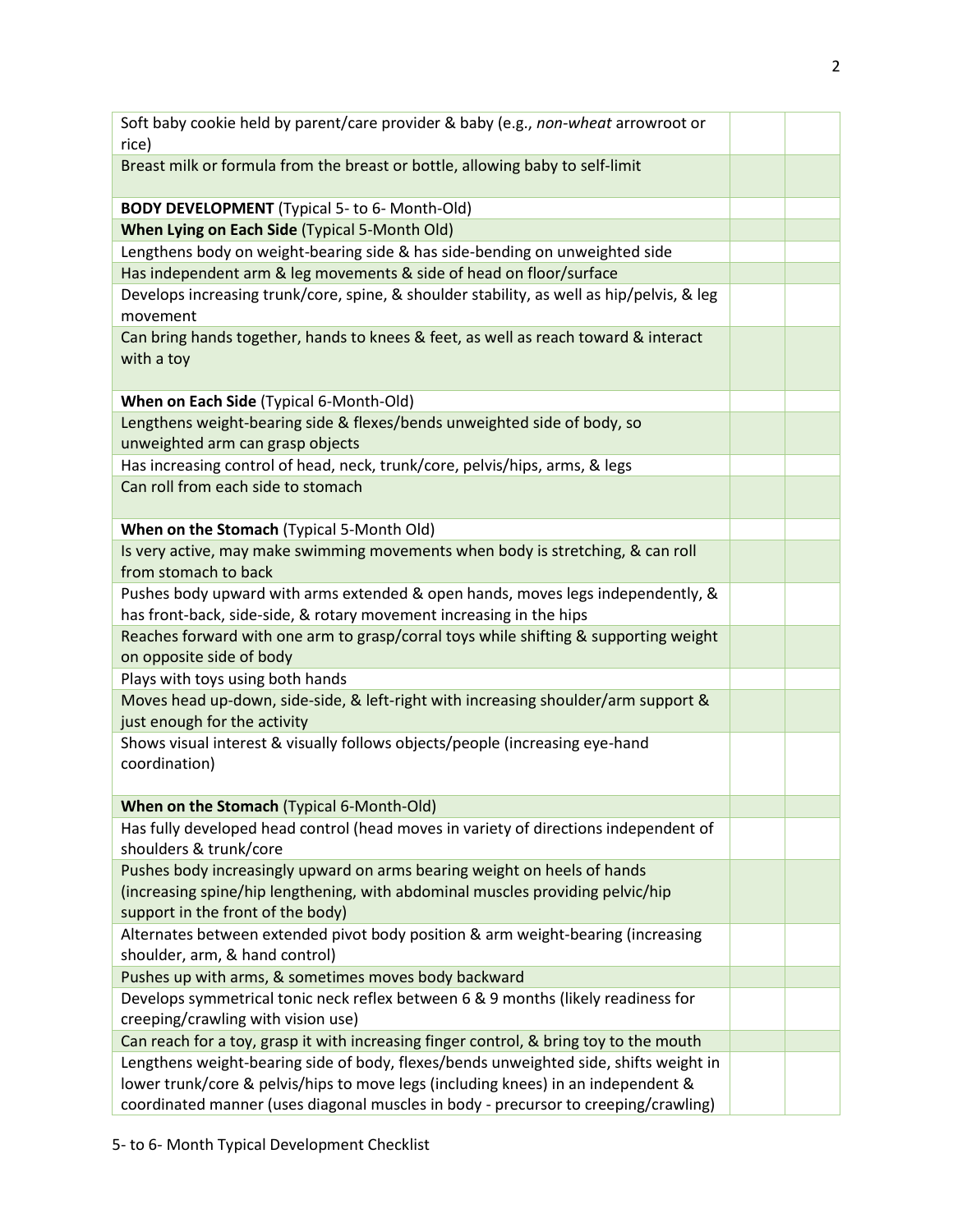| Rolls from stomach to back with control                                              |  |
|--------------------------------------------------------------------------------------|--|
|                                                                                      |  |
| <b>When Sitting (Typical 6-Month-Old)</b>                                            |  |
| Circle/ring sits with head in midline/middle (increasing core & pelvic/hip control)  |  |
| Reaches for toys in front of the body, & brings them to the mouth                    |  |
| Shifts weight following head movements, & may fall to the side with head turn        |  |
| Extends arms/hands in front of the body if begins to fall forward (protective        |  |
| extension)                                                                           |  |
|                                                                                      |  |
| When on the Back (Typical 5-Month Old)                                               |  |
| Moro/Startle reflex seems to disappear (become integrated by the brain) between 3    |  |
| & 6 months                                                                           |  |
| Asymmetric tonic neck reflex seems to disappear (become integrated by the brain)     |  |
| between 4 & 6 months                                                                 |  |
| Brings hands to feet (eyes-hands-feet connection) & feet to mouth (feet-hands-mouth  |  |
| connection)                                                                          |  |
| Has increasing body awareness, abdominal strength, & hip/pelvis stability/steadiness |  |
| Develops diagonal body movement (e.g., using both hands to play with one foot)       |  |
| Uses eyes/vision independently from head movements                                   |  |
| Eyes & hands work together progressively (eye-hand coordination developing)          |  |
| Reaches with both arms to be lifted by care provider                                 |  |
| Develops increasing control of arms & hands to reach for & grasp objects             |  |
| Uses both arms/hands when object presented at midline/middle of body                 |  |
| Uses one hand when object presented to the side (may roll onto side)                 |  |
| Uses palmar grasp (object held firmly in palm by fingers)                            |  |
| Explores objects with mouth (texture, shape, size, etc. - discriminative mouthing)   |  |
| Can move legs independently from arms & one leg separately from the other leg with   |  |
| relaxed knees                                                                        |  |
|                                                                                      |  |
| When on the Back (Typical 6-Month-Old)                                               |  |
| Moro/Startle reflex seems to disappear (become integrated by the brain) between 3    |  |
| & 6 months                                                                           |  |
| Asymmetric tonic neck reflex seems to disappear (become integrated by the brain)     |  |
| between 4 & 6 months                                                                 |  |
| Has improving body strength; abdominal & postural control; as well as shoulder       |  |
| stability/steadiness                                                                 |  |
| Reaches with one or both hands using palmer or radial palmer grasp (begins using     |  |
| thumb with grasp)                                                                    |  |
| Uses hands to play with feet & explore other hand; mostly explores appropriate       |  |
| objects with mouth & tongue                                                          |  |
| Sways lifted legs from side-to-side using abdominal muscles for body rotation, rib   |  |
| cage maturity, & respiration/breathing development                                   |  |
| Can move one leg independently of the other                                          |  |